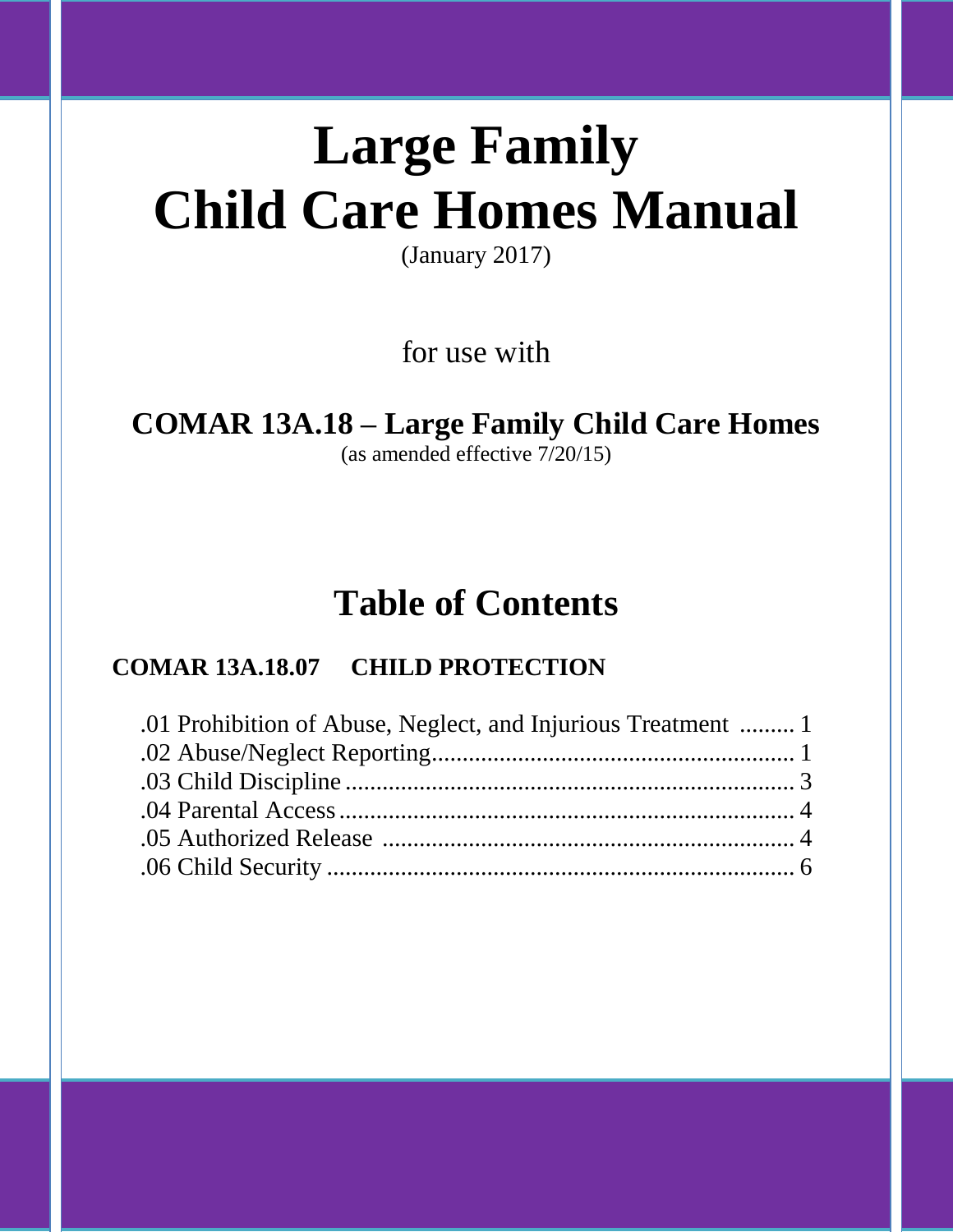**.01 Prohibition of Abuse, Neglect, and Injurious Treatment.**

**A provider, employee, substitute, volunteer, individual residing on the premises of the child care home, or other individual connected with the home may not subject a child to abuse, neglect, mental injury, or injurious treatment.**

*INTENT: Maryland law forbids corporal punishment of a child, in any form, by anyone other than the child's parent or legal guardian. No child may be subjected (or allowed to be subjected) to abuse, neglect, or injurious treatment by any person connected with the family child care home.*

*INSPECTION REPORT ITEM: "Prohibition of Abuse, Neglect, Injurious Treatment"*

*COMPLIANCE CRITERIA: No child in care is being abused, neglected, or subjected to mental injury, or injurious treatment.*

#### *ASSESSMENT METHODS:*

- *Observations of the interactions between the Provider/Additional Adult/Substitute and other residents of the home to determine whether abuse or neglect is suspected, or injurious treatment is occurring.*
- *If child abuse or neglect is suspected, CPS is contacted.*
- *If injurious treatment is occurring, OCC established procedures are followed.*

#### *Notes:*

- *"Abuse", "injurious treatment", "mental injury" and "neglect" are defined in 13A.18.01.02B(1), (23), (27), and (28) respectively.*
- *If CPS has determined that abuse or neglect occurred at the home, the Regional Office may move to suspend the Provider's registration on an emergency basis.*
- *If licensing staff has determined that injurious treatment occurred at the home, the Regional Office may move to suspend the Provider's registration on an emergency basis.*

#### **.02 Abuse/Neglect Reporting.**

- **A. A provider, employee, or substitute who has reason to believe that a child has been:**
	- (1) **Abused, inside or outside of the child care home, shall report that belief directly to the protective services unit of the local department or to a law enforcement agency, as required under Maryland law; or**
	- (2) **Neglected, inside or outside of the child care home, shall report that belief directly to the protective services unit of the local department as required under Maryland law.**
- **B. If a child has been subjected to injurious treatment, it shall be reported to the**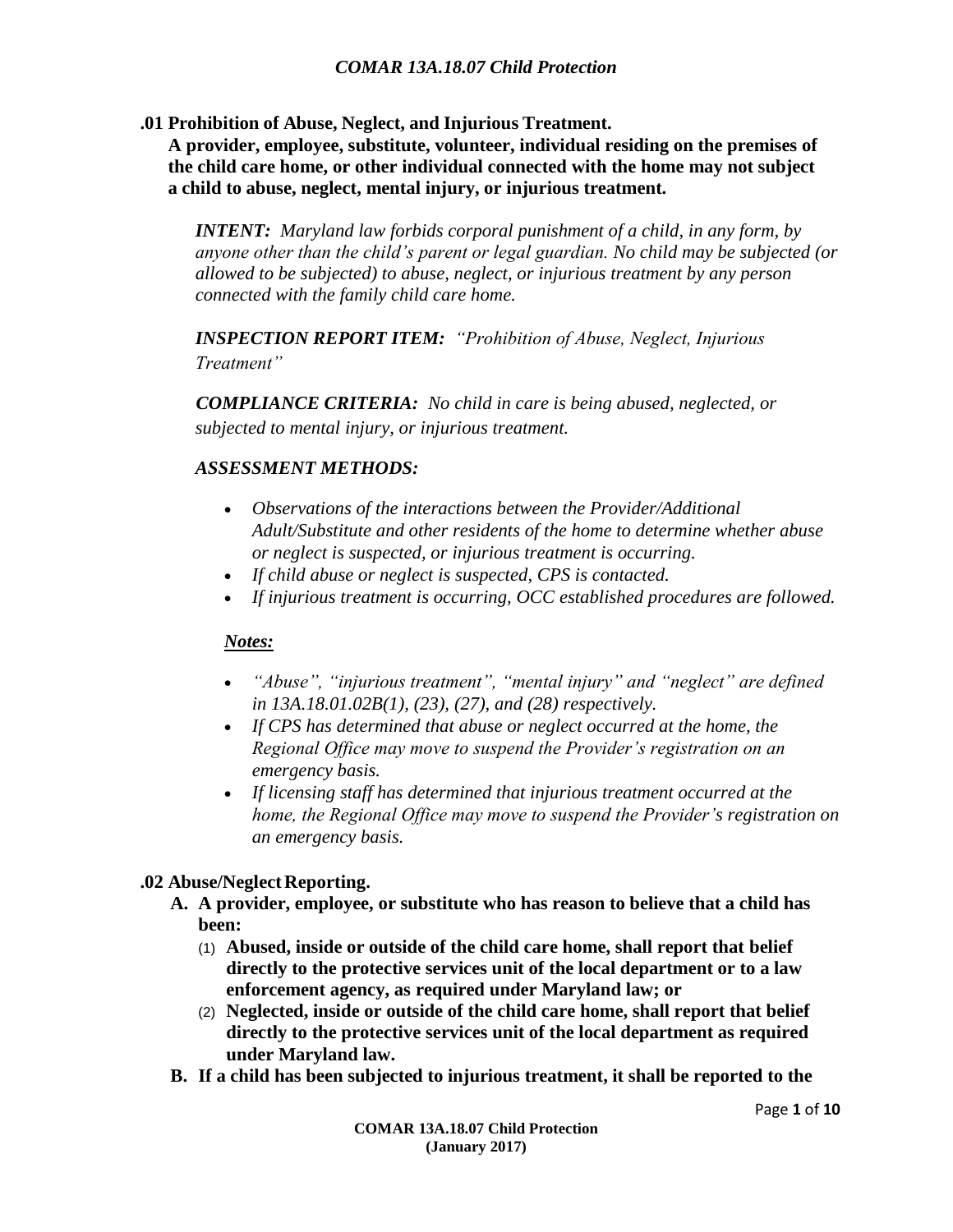**office.**

- **C. A provider shall:**
	- (1) **Instruct the staff to monitor all children daily for signs and symptoms of child abuse and neglect;**
	- (2) **Instruct the staff about their legal obligations to report suspected child abuse or neglect directly to the local department or the appropriate law enforcement agency; and**
	- (3) **Post, near each telephone in the child care home, the telephone numbers of the Child Protective Services unit of the local department and the appropriate law enforcement agency.**
- **D. A provider may not require an employee or substitute to report through the provider, rather than directly to the local department or a law enforcement agency, when the employee or substitute has reason to believe that a child has been abused or neglected.**

*INTENT: Each child must be monitored daily for any indication that he or she may have been subject to abuse. Suspicions of abuse or neglect must be reported immediately to the Child Protective Services unit in the local Department of Social Services (DSS) or to local police authorities. If injurious treatment has occurred in the family child care home by anyone associated with the home, it must be reported immediately to the Regional Office.*

*INSPECTION REPORT ITEM: "Abuse and Neglect Reporting"*

#### *COMPLIANCE CRITERIA:*

- *Each day, the Provider observes the appearance and behavior of each child for any indication of abuse or neglect (see "Signs and Symptoms of Child Abuse, Neglect, and Mental Injury.")*
- *Suspected:*
	- *Abuse is reported immediately to Child Protective Services or police authorities;*
	- *Neglect is reported immediately to Child Protective Services; and*
	- *Injurious treatment is reported immediately to the Regional Office.*
- *The Provider has informed each substitute, the additional adult (if applicable), and all residents of the proper procedure for reporting suspected abuse or neglect.*
- *Telephone numbers for the local CPS Unit and police department are posted in the family child care home and readily accessible.*

*ASSESSMENT METHOD: Observation to determine:*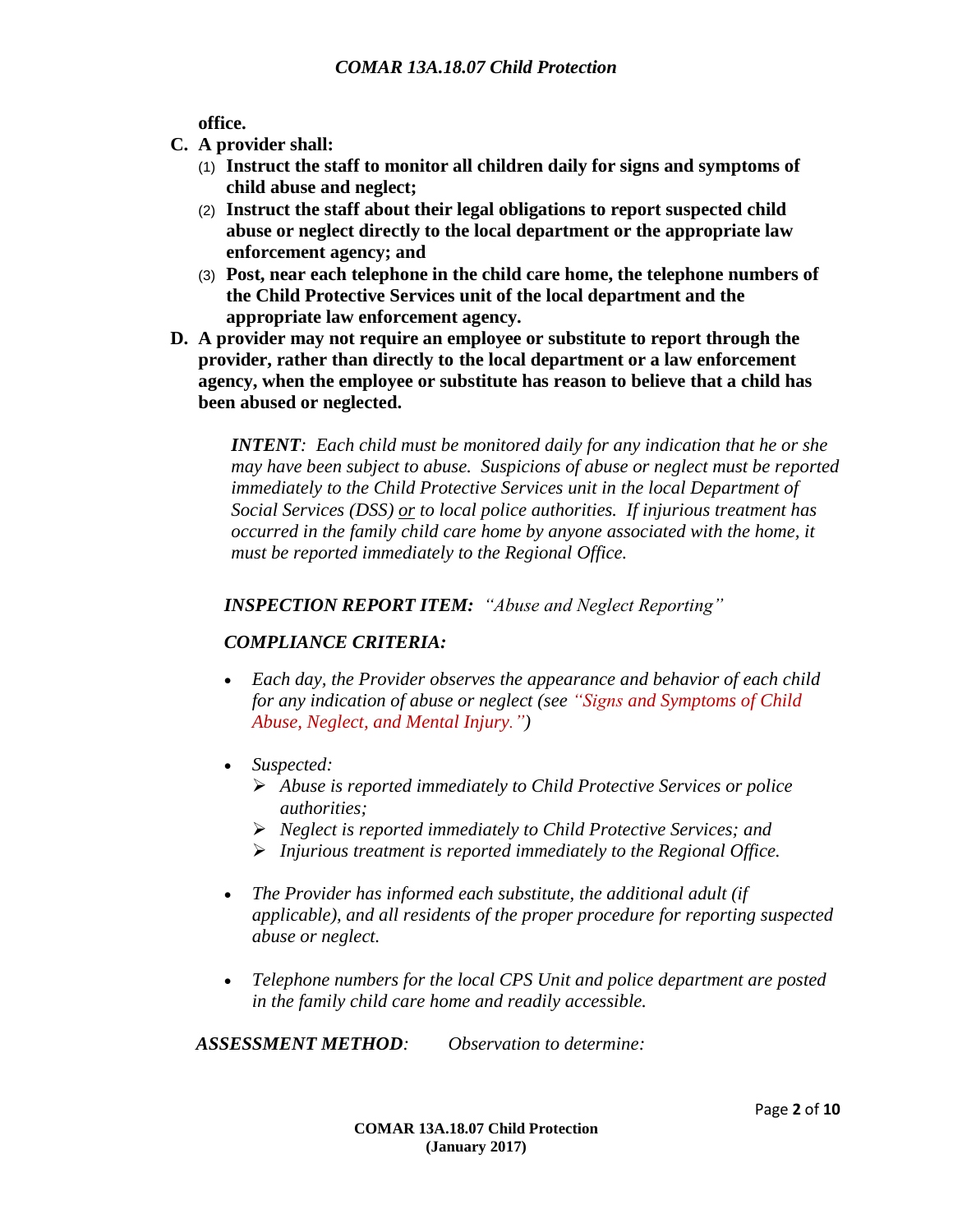- *If the provider/additional adult/substitute is monitoring children for abuse or neglect. Alternatively, discussion to determine if, how, and when the children are monitored.*
- *If the provider/additional adult/substitute knows proper abuse/neglect reporting procedures. If observation is not possible, discussion to determine if and how each of these persons knows the correct procedures.*

#### **.03 Child Discipline.**

- **A. Child discipline shall be:**
	- (1) **Appropriate to the age, maturity, and physical condition of the child; and**
	- (2) **Consistent with the requirements of this chapter.**
- **B. The provider may not:**
	- (1) **Force a child to eat or drink;**
	- (2) **Punish a child for refusing to eat or drink; or**
	- (3) **Withhold food or beverages as punishment.**
- **C. The provider shall:**
	- (1) **Prepare a written child discipline policy that states the:**
		- (a) **Discipline methods used at the child care home; and**
		- (b) **The circumstances under which the child discipline methods may be applied;**
	- (2) **Make the child discipline policy available to:**
		- (a) **The parent of each child in care;**
		- (b) **A parent who is considering whether to enroll their children; and**
		- (c) **The office; and**
	- (3) **Ensure that the child discipline policy is followed by each employee, substitute, volunteer, and other individual connected with the child care home.**

*INTENT: The Provider's child discipline policy and procedures must be appropriate to the age and maturity of the child and must not cause harm or pain to the child.*

#### *INSPECTION REPORT ITEM: "Child Discipline"*

*COMPLIANCE CRITERIA: All child discipline techniques are appropriate and do not cause harm or pain to children in care.*

#### *ASSESSMENT METHODS:*

- *Observation to determine the nature and appropriateness of the Provider's discipline procedures.*
- *If observation is not possible, discussion to determine how the children are disciplined.*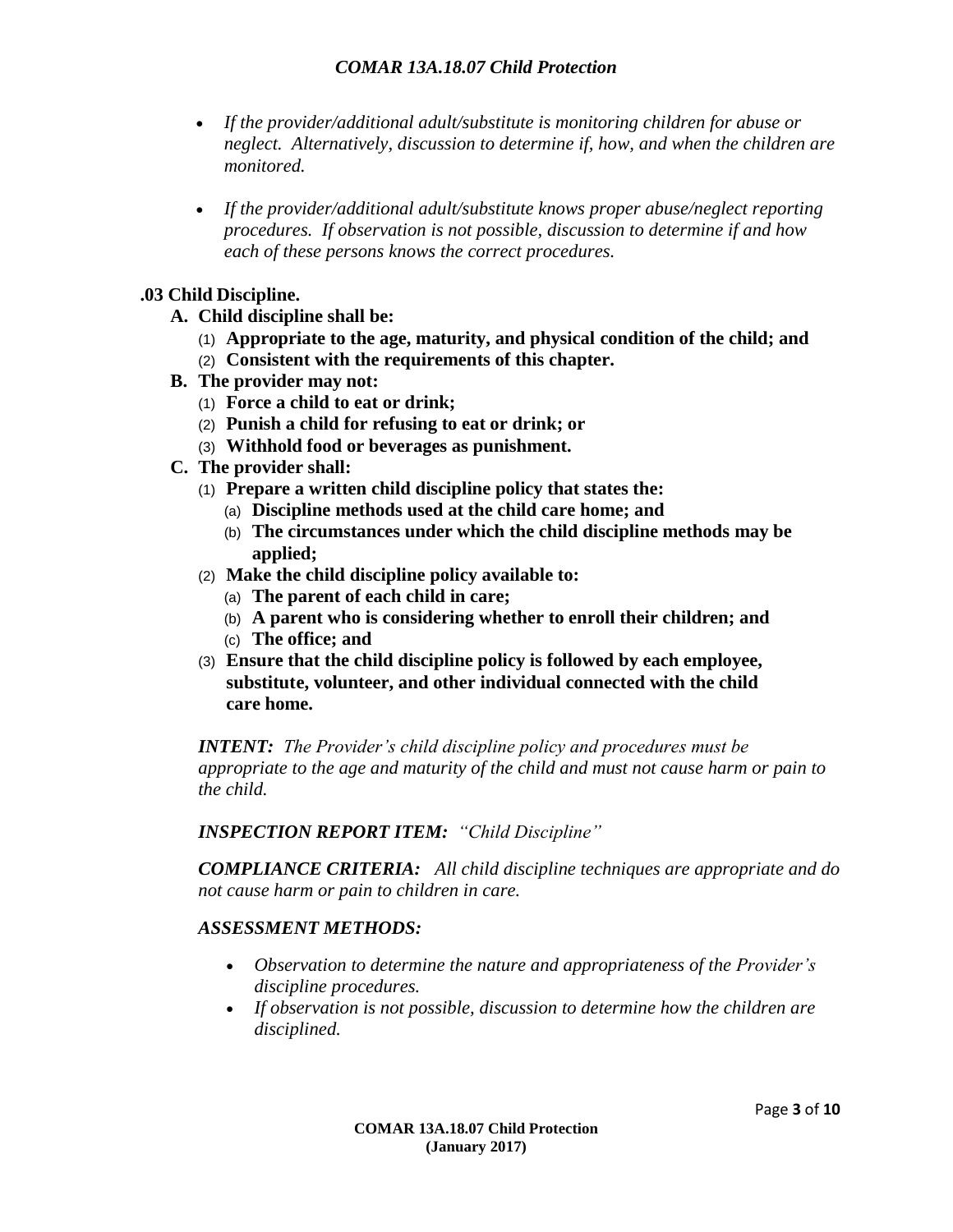#### *Notes:*

- *The Provider's child discipline policy and procedures must be in writing and made available to parents at the time they enroll their children in the Provider's child care program. The discipline policy and procedures must be included in the written agreement as required at 13A.18.03.03B (2).*
- *The Office may deny a registration application or suspend or revoke a registration if there is evidence that the applicant, provider, additional adult, substitute, or resident has subjected a child to abuse, neglect, mental injury, or injurious treatment. Alternatively, the Office may require the Provider to enter into a compliance agreement or impose other intermediate sanctions.*

#### **.04 Parental Access.**

**A provider shall permit the parent of a child in care to:**

- **A. Freely observe all areas of the child care home used for child care during operating hours; and**
- **B. Have access to the parent's child at any time during the child care home's hours of operation, without appointment.**

*INTENT: Whenever the Provider's home is in operation, parents must have access to their children and to the areas of the home that are approved for care. Parents do not need to notify the Provider in advance of a visit to the Provider's home during operating hours.*

*INSPECTION REPORT ITEM: "Parental Access"*

*COMPLIANCE CRITERIA: Without prior notification, parents have free access to their children and to the approved child care areas at all times during operating hours.*

*ASSESSMENT METHOD: Observation to determine if parents have free access. If observation is not possible, discussion to determine if, when, and where parents have access.* 

#### **.05 Authorized Release.**

- **A. A provider shall ensure that a staff member releases a child only to the child's parent or to another individual, if directed by the parent, whose identity is verified.**
- **B. If the parent or identified individual is not available due to death, illness, emergency, or any other cause, or if requested by a Child Protective Services worker, the child may be released to Child Protective Services.**

*INTENT: In order to protect children from harm (and the Provider from liability), the Provider may not release a child to anyone except the child's parent*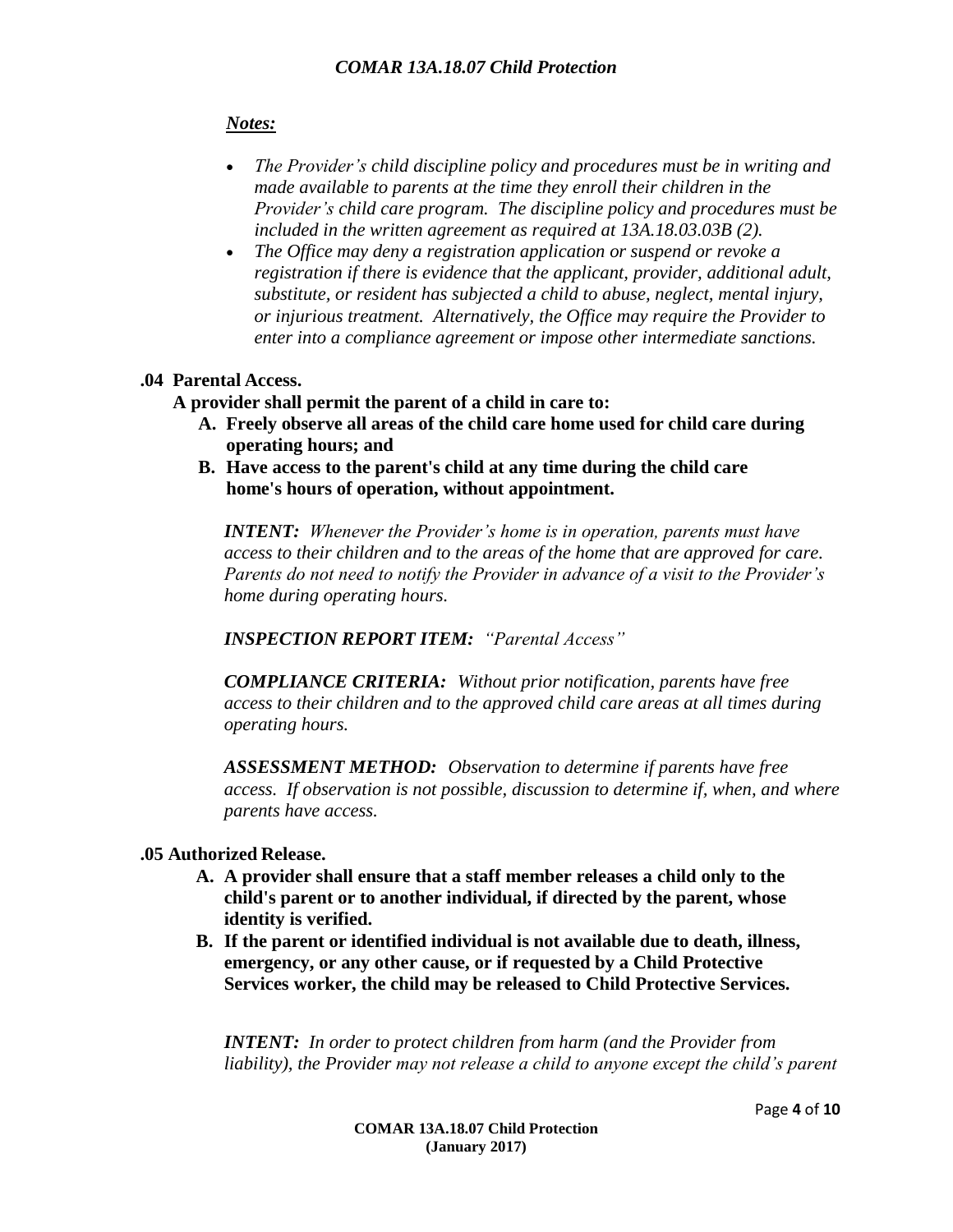*or legal guardian, an identified person who has been explicitly named by the parent, or an identified Child Protection Services worker.*

*INSPECTION REPORT ITEM: "Authorized Release"*

*COMPLIANCE CRITERIA: The Provider has a policy to ensure that each child is released only to:*

- *The child's parent or legal guardian,*
- *A person identified as being someone authorized by the parent or guardian to pick the child up, as stated on the child 's "Emergency Form" (OCC 1214) or in a special written authorization for a specific date or situation (see "Notes" below), or*
- *An identified Child Protection Services worker.*

#### *ASSESSMENT METHOD: Discussion to determine if:*

- *There is a child release policy,*
- *Each substitute and additional adult, if appropriate, is aware of the policy, and*
- *The policy is routinely followed.*

#### *Notes:*

- *The "Emergency Form" OCC 1214 is intended to provide the names and contact information for persons who are routinely authorized to pick the child up if the parent or guardian is unavailable. However, a parent may want to have the child picked up from the Provider's home by someone else as part of a special occasion or activity (for example, an out-of-town relative who has arrived for a visit, or a car pool driver for an afterschool sports practice). In this type of situation, the Provider may release the child only if:*
	- *The parent has specified to the Provider in writing what the purpose of the special arrangement is, who is expected to pick the child up, and when the pick-up will occur, and*
	- *The Provider is able to verify the identity of the person who arrives for the child.*
- *If a parent or legal guardian who seems to be intoxicated shows up to pick up the child, the Provider has no right to deny the person access to the child or to prevent the person from taking the child. However, the Provider do have the right to contact Child Protective Services immediately to express concern about the apparent condition of the person and the possible risk to the child. The following are some other courses of action the Provider may wish to consider:*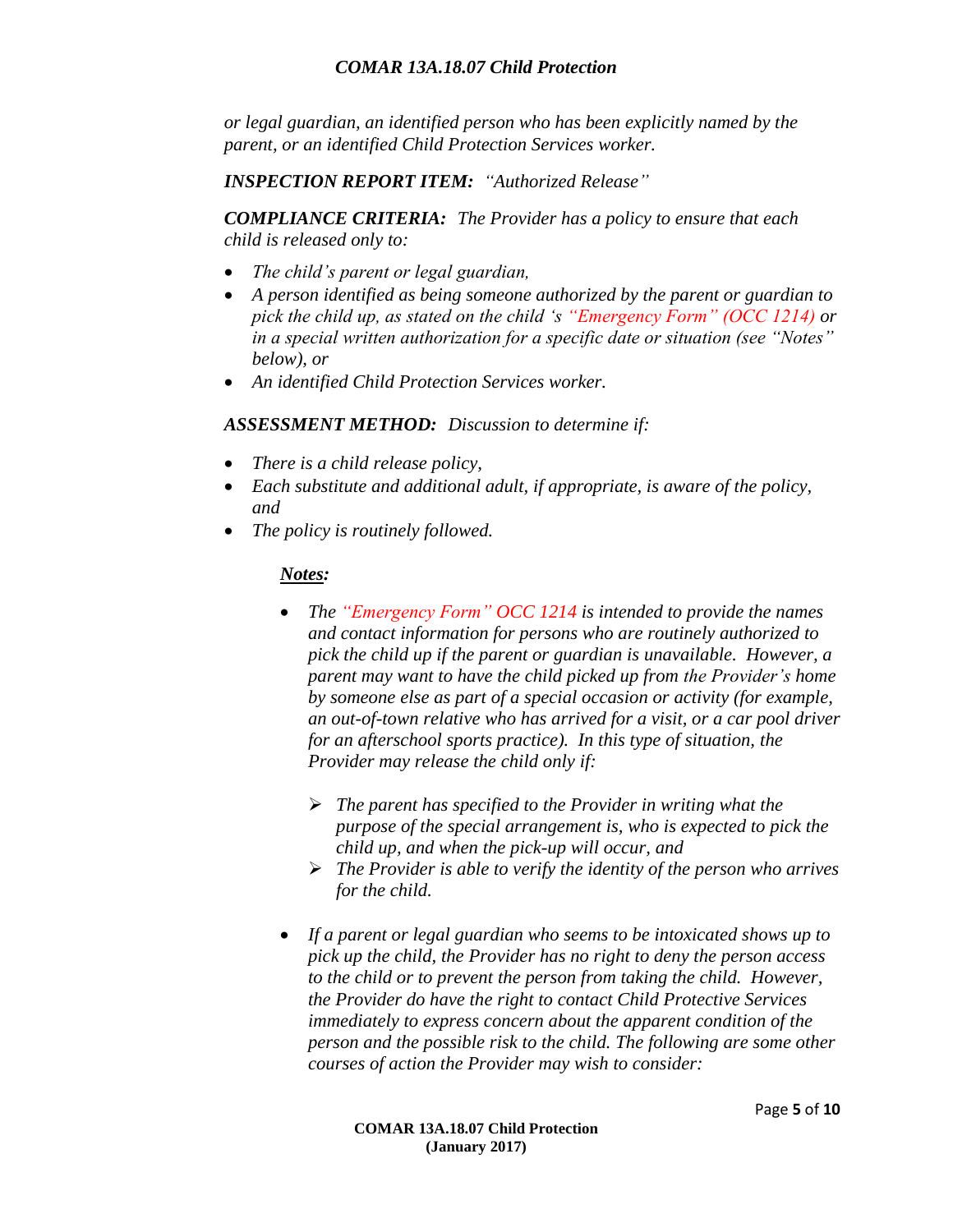- *If the person seems so intoxicated that the child would be placed at risk of serious and immediate harm by being released to the person, the Provider can call the police. Likewise, if the person poses a threat to the Provider or any of the other children, the Provider can call the police and request immediate assistance. If possible and prudent, the Provider may try to stall the person until the police arrive.*
- *If there is another parent or authorized adult noted on the child's "Emergency Form" OCC 1214, the Provider may try to contact that person to explain the situation and request the person's assistance.*
- *If the person plans to drive the child home, the Provider might suggest using an alternative means of transportation (for example, calling a taxi). However, the Provider must remember that the intoxicated parent or legal guardian has the right to remove the child, and the Provider should not take any action that will put the Provider or any other child in danger.*

#### **.06 Child Security.**

**A. The provider shall ensure the safety and security of each child at all times.**

*INTENT: The Provider is fully responsible at all times for the safety, health, and welfare of each child in attendance.*

**B. Whenever an area of the child care home is being used for a child care activity and children are present, the provider may not permit the area to be used at the same time for any other purpose without prior approval of the office.**

*INTENT: Areas approved for child care may not be used for any purpose other than child care activities if children in attendance are present in that area.*

*INSPECTION REPORT ITEM: "Child Security"*

*COMPLIANCE CRITERIA: If children are present in an approved child care area, the area is used only for child care related activities.*

*ASSESSMENT METHOD: Observation of each approved area that has children present to determine whether any activity not related to child care is occurring.*

**C. Unless an employee or staff member has successfully passed federal and State criminal background checks and a review of child abuse and neglect records,**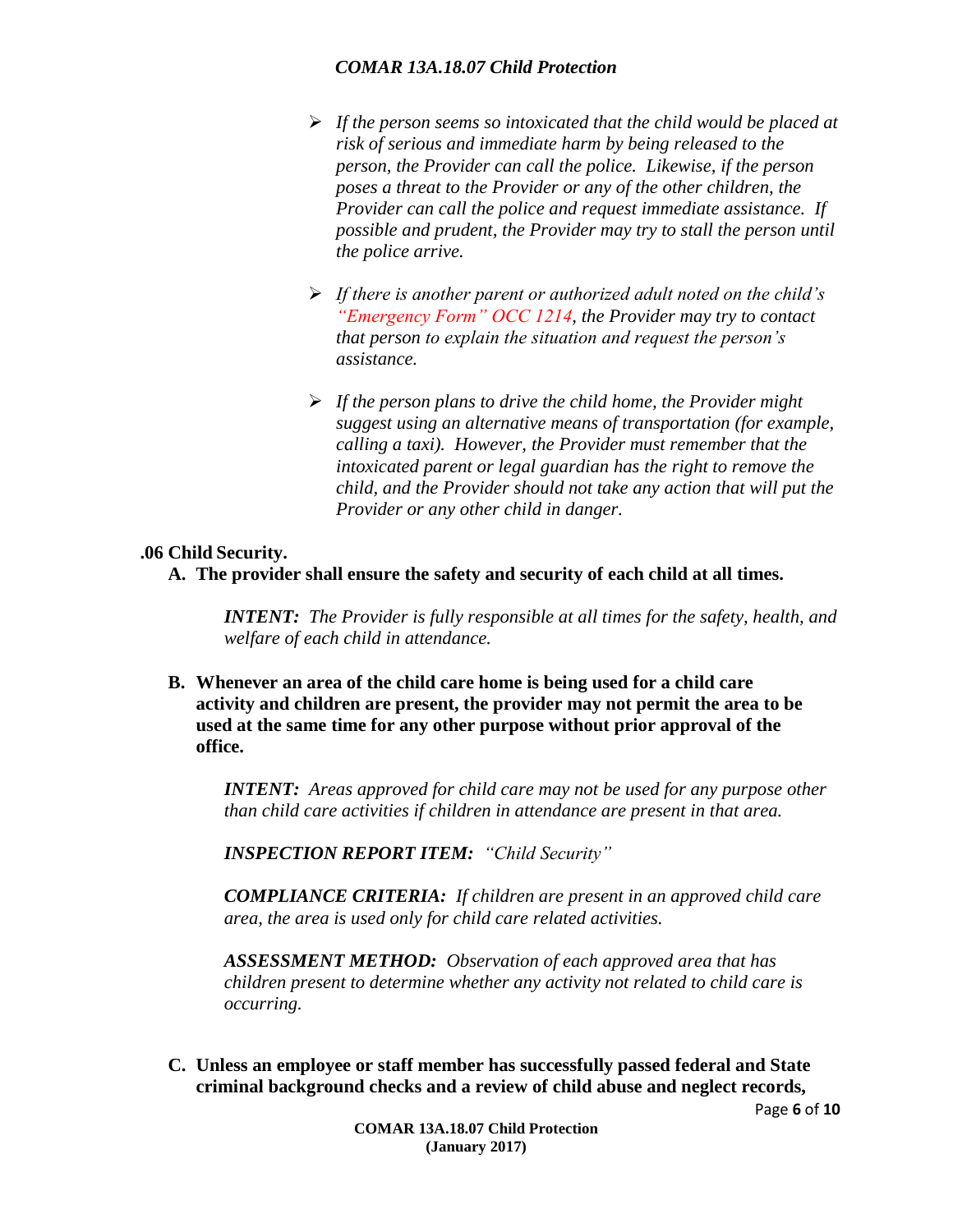#### **the individual may not be alone with an unrelated child in care.**

*INTENT: Before a facility employee may be left alone with an unrelated child in care, the employee must have successfully completed federal and State criminal background checks and a child and adult abuse/neglect clearance.*

*INSPECTION REPORT ITEM: "Child Security"*

*COMPLIANCE CRITERIA: Only employees who have successfully completed both criminal background checks and a child and adult abuse/neglect clearance are alone with children at any time.*

*ASSESSMENT METHOD: If an employee is observed to be alone with an unrelated child in care, determine if that person has successfully completed the required background checks and clearance.* 

*Note: If a newly hired employee is someone for whom OCC has previously received federal and State criminal background check results (due either to employment at another child care center or to having been a family day care home provider or resident) and those results were "clean," the person may be left alone with children at the current facility pending receipt of results of the federal and State CBC application made in connection with the person's current employment.* 

- **D. An employee or staff member who has successfully passed federal and State criminal background checks and a review of child abuse and neglect records, shall:**
	- (1) **Accompany a child whenever the child is in the presence of another individual, unless the individual is:**
		- (a) **Another child in care;**
		- (b) **A health service consultant used by the facility provider pursuant to COMAR 13A.18.06.09C;**
		- (c) **The child's parent, guardian, or other individual to whom the child may be released pursuant to Regulation .05 of this chapter;**
		- (d) **An individual who is authorized by the child's parent or guardian, and whose identity is verified, to provide a health care, academic, or other service to the child; or**
		- (e) **During an off-site activity, another child's parent or guardian, who is designated in writing by the provider to assist in transporting children to or from the child care home; and**
	- (2) **Unless documentation is on file at the child care home that an independent contractor performing a service at the child care home has successfully passed federal and State criminal background checks and a review of child abuse and neglect records, remain within sight and sound of the contractor whenever the contractor is in an area where children are present.**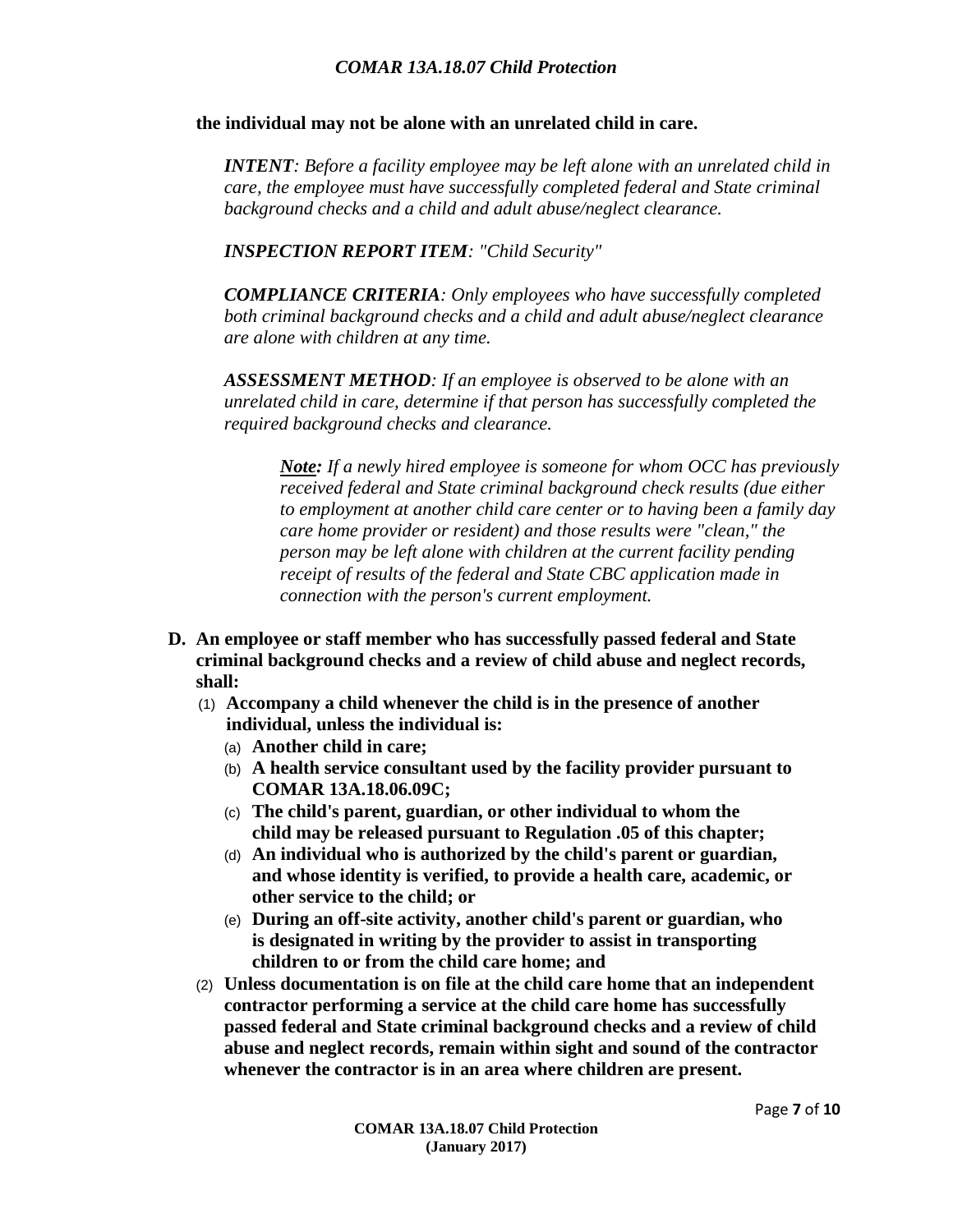*INTENT: With certain stated exceptions, a facility employee who has successfully passed federal and State criminal background checks and, if hired on or after October 1, 2005, has had a satisfactory child and adult abuse/neglect clearance, must chaperone a child in care whenever the child is in the presence of a person who is not officially associated with the facility. A similarly screened employee must remain within sight and sound of an outside contractor if that contractor has not passed background checks and clearance and is in an area where children are present.*

#### *INSPECTION REPORT ITEM: "Child Security"*

*COMPLIANCE CRITERIA: Each child is chaperoned as required whenever the child is in the presence of a person who is not associated with the large family child care home, unless that person is excepted by regulation.*

*ASSESSMENT METHOD: If a visitor or other non-excepted outsider is present, observe to determine if each child in that person's presence is chaperoned as required. If observation is not possible, interview the Director and facility staff as needed to determine how and by whom this requirement is met.*

#### *Notes:*

- *A person hired by the parent of a child in care to provide a particular service only to that child is not considered to be an "independent contractor" as defined in Chapter .01 regulation .02B(29). Therefore, the operator is not required to have the person accompanied. The requirement for a staff member to be present during a "third-party" activity is intended only where the activity has been arranged (wholly or in part) at the program or facility level and may be open to participation by other children in care.*
- *OCC performs child abuse/neglect clearances only for persons who are officially associated with the child care program (i.e., employees, substitutes, residents, etc.). For an independent contractor, the Director must arrange with the local Child Protective Services (CPS) Unit to perform the clearance. For this purpose, the Director will need to request a CPS release of information form (DHR/SSA 1279) from the local department, have the contractor complete the release form, and then submit it directly to the local CPS Unit.*
- *Maryland's Family Law Article §5-554(e) and (f) prevent an operator from sharing with OCC the specific findings of criminal*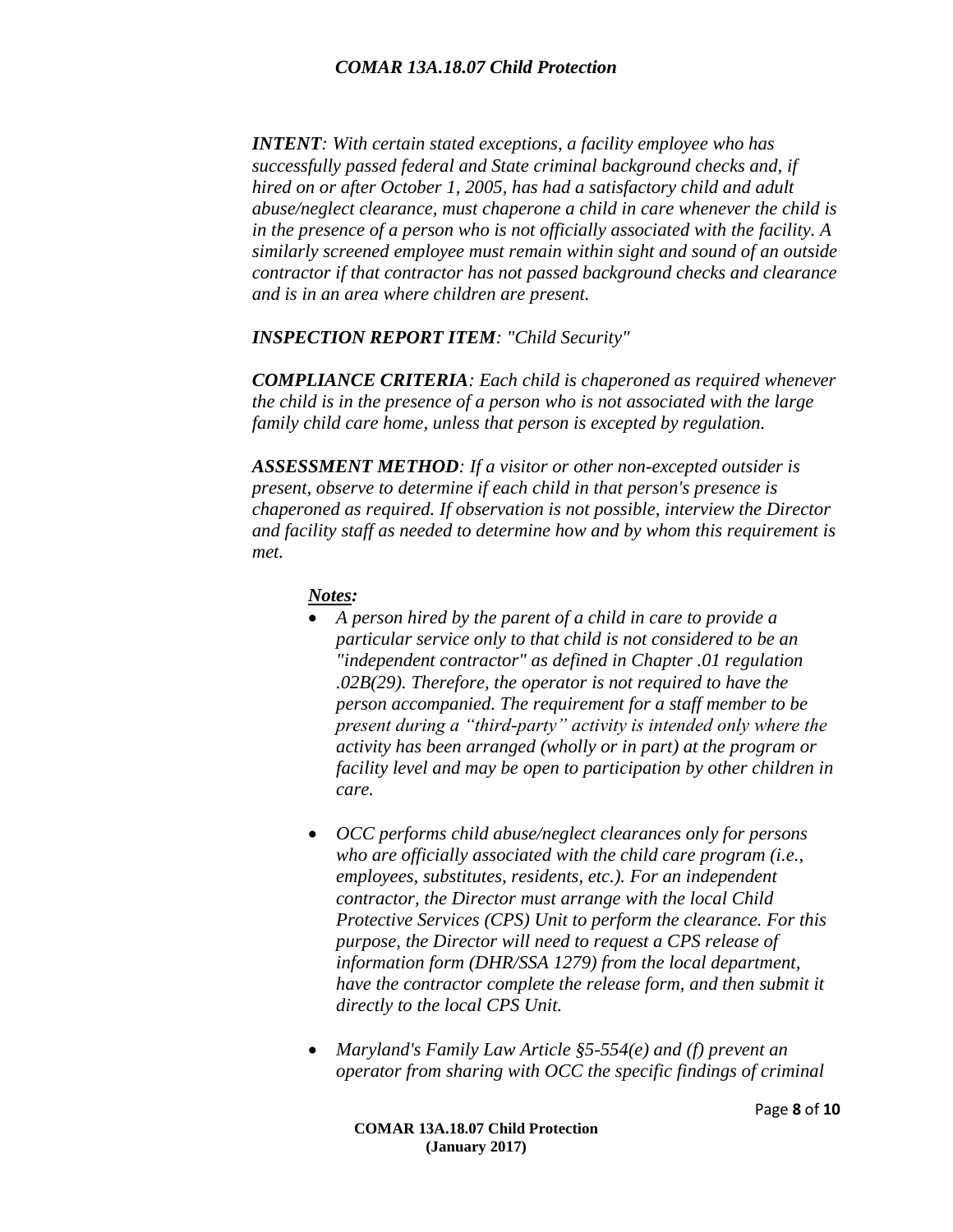*background check (CBC) reports that the operator has received from CJIS on an independent contractor. In view of this prohibition, OCC can assess compliance with this regulation in one of two ways:*

- *The Licensing Specialist may request the Director to reveal only enough of the contractor's CBC reports to show the CJIS letterhead, the name of the report subject, and the nature of each report (federal or State). This is sufficient to verify that "documentation exists on file." As to whether the person has "successfully passed" the background check, the Licensing Specialist may request the Director to give a statement (verbal or written) affirming that assessment. If this statement is given, compliance with the requirement is assessed.*
- *The Licensing Specialist should request the Director to provide a written (signed and dated) statement saying that (a) the contractor's federal and State criminal background check results have been received at the facility, and (b) the contractor successfully passed the background check. If this statement is submitted, compliance with the requirement is assessed.*
- *An outside person hired to do staff training at the large family child care home would fall under the definition of independent contractor.*
- **E. Activity Not Conducted by a Staff Member.**
	- (1) **An activity involving the participation of children that is not conducted or led by a staff member is not permitted unless an appropriately qualified staff member is present throughout the activity to supervise the children.**
	- (2) **A child may not participate in the activity unless the provider has received prior written permission from the child's parent or guardian for the child's participation.**

*INTENT: A child activity conducted by a "third-party" person requires the presence of a properly qualified staff member. A child may not participate in a "third-party" activity without prior written permission from the child's parent.*

*INSPECTION REPORT ITEM: "Child Security"*

#### *COMPLIANCE CRITERIA:*

- *A qualified staff member is present during each "third-party" activity.*
- *The large family child care home has received written permission from a child's parent before the child participates in a "third-party" activity.*